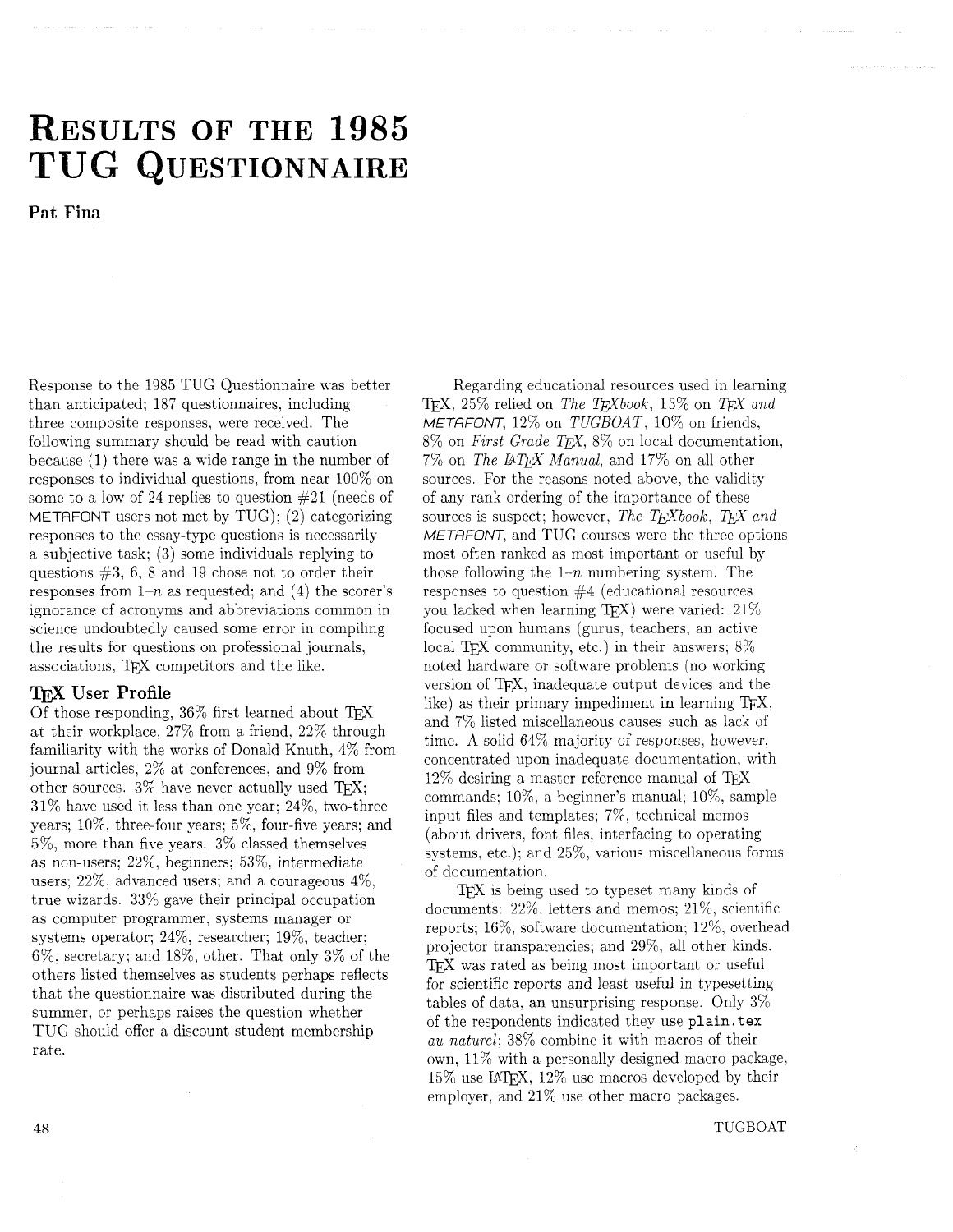Judging from the replies to questions  $\#9-15$ , the current TFX user population is drawn primarily from the fields of computer science, electrical engineering, mathematics, physics and publishing. Those responding noted they subscribe to or read regularly 177 journals: 19%, *CACM* and other ACM publications;  $16\%$ , IEEE publications;  $37\%$ , other computer journals; 10%. math journals; 7%) physics journals; and 11%, all others. Respondents thought slightly less than half of these journals would welcome articles about TFX, with  $Byte$ , IEEE and ACM publications mentioned most often, and with a New Yorker profile of Donald Knuth being perhaps the most creative suggestion of the lot. Respondents indicated membership in 72 different professional associations: ACM,  $24\%$ ; IEEE,  $15\%$ ; AMS. 6%; DECUS, 5%: MAA, 5%; and all others, 40%. Seventy different conferences and meetings were listed as having been attended in the past year, with DECUS, TUG and SIGGRAPH being the only three listed  $>5\%$  of the time. 25% of the respondents are willing to volunteer to write a journal article about TFX,  $15\%$  are willing to advocate its adoption by professional associations they belong to, and 21% are willing to give talks about TFX at conferences.

 $25\%$  of the respondents to question  $\#16$ indicated they have access to the ARPANET, 13% to USENET, 12% to BITXET, 9% to CSNET. 8% to UUCP and 33% to other computer networks and bulletin boards.

## **METAFONT User Profile**

Of those responding, 85% have never attempted to use METAFONT; 7% have used it less than one year;  $1\%$ , one-two years;  $4\%$ , two-three years;  $2\%$ . three-four years; and 1%, four-five years. 76% of those replying to question #18 classed themselves as non-users; 18%, beginner; 3%, intermediate user;  $2\%$ , advanced user; and  $1\%$ , true wizard.  $38\%$  of users learned METAFONT from  $T_F X$  and METAFONT, 20% from The METRFONTbook, 13% from friends, 12% each from *TUGBOAT* and local documentation. and 5% from all other sources. Nearly half (49%) of METAFONT users reported lacking a working version of the program or had similar software problems when learning METAFONT; with 28% noting need for better documentation: 7%, lack of teachers and other users; and 16%, miscellaneous problems.

#### QijX **Site Profile**

 $85\%$  of those responding reported that TFX is in use or being installed at their place of employment. 40% work for non-profit educational institutions: 25%, non-profit research institutions: 30%. for-profit corporations; and  $5\%$ , others. T<sub>FX</sub> is supported and new users trained by paid staff at  $40\%$  of TEX sites, by volunteers or students at 27% of the sites. and is unsupported at 33% of employers using TFX.  $41\%$ of respondents estimated there are 0-10 users at their site;  $32\%$ , 11-25 users;  $14\%$ ,  $26-50$  users; and 13%, more than fifty users. 66 different typesetting and text formatting programs were listed as TFX's "competition": Troff, 19%; Runoff, 17%; Script.  $10\%$ ; trix red/redpp,  $9\%$ ; nroff/dtroff,  $7\%$ ; Scribe,  $5\%$ ; and all others, 33%.

#### TUG Services

80% of the respondents consult the membership list occasionally; 12%, frequently; and 8%. never. 26% thought the list is fine in its current format. 19% asked for more sorting and indexing (by geographic location, wishful vs. real users, etc.) or to have on-line access to the list to produce individualized sorts. 43% wanted more fields of data (or current fields like electronic mail addresses and applications completed more often). and 12% requested that changes and corrections sent to TUG be updated in subsequent lists.

38% have consulted a TEX site coordinator and rated the response they received as 2.16 on a scale from  $1 =$  excellent to  $5 =$  poor. Of those who have contacted on-line information sources about T<sub>F</sub>X,  $54\%$  consulted T<sub>r</sub>Xhax,  $33\%$  consulted Laser-lovers, and 13% used other sources. Average scores for quality of response (on the  $1-5$  scale) were: 2.29 for TFXhax,  $2.17$  for Laser-lovers and  $2.12$  for other sources.

*TUGBOAT* subscribers reported that 19% read technically-oriented articles:  $9\%$ , the administrative news;  $70\%$ , both; and  $2\%$ , neither. Suggestions for future articles were difficult to categorize:  $42\%$ wanted macro-related topics (descriptions of IAT<sub>EX</sub>) and other widely used packages, sample solutions to common formatting problems and the like),  $30\%$ wanted more information about related software like on-screen "preview" programs or about how T<sub>F</sub>X compares with other text formatting software, 15% wanted regular news about METRFONT, and 6% wanted people-related information (job opportunities, listings of products and services offered by paid T $\overline{Y}X$  consultants and TUG volunteers, etc.). Of the 63 individuals willing to vohlnteer for